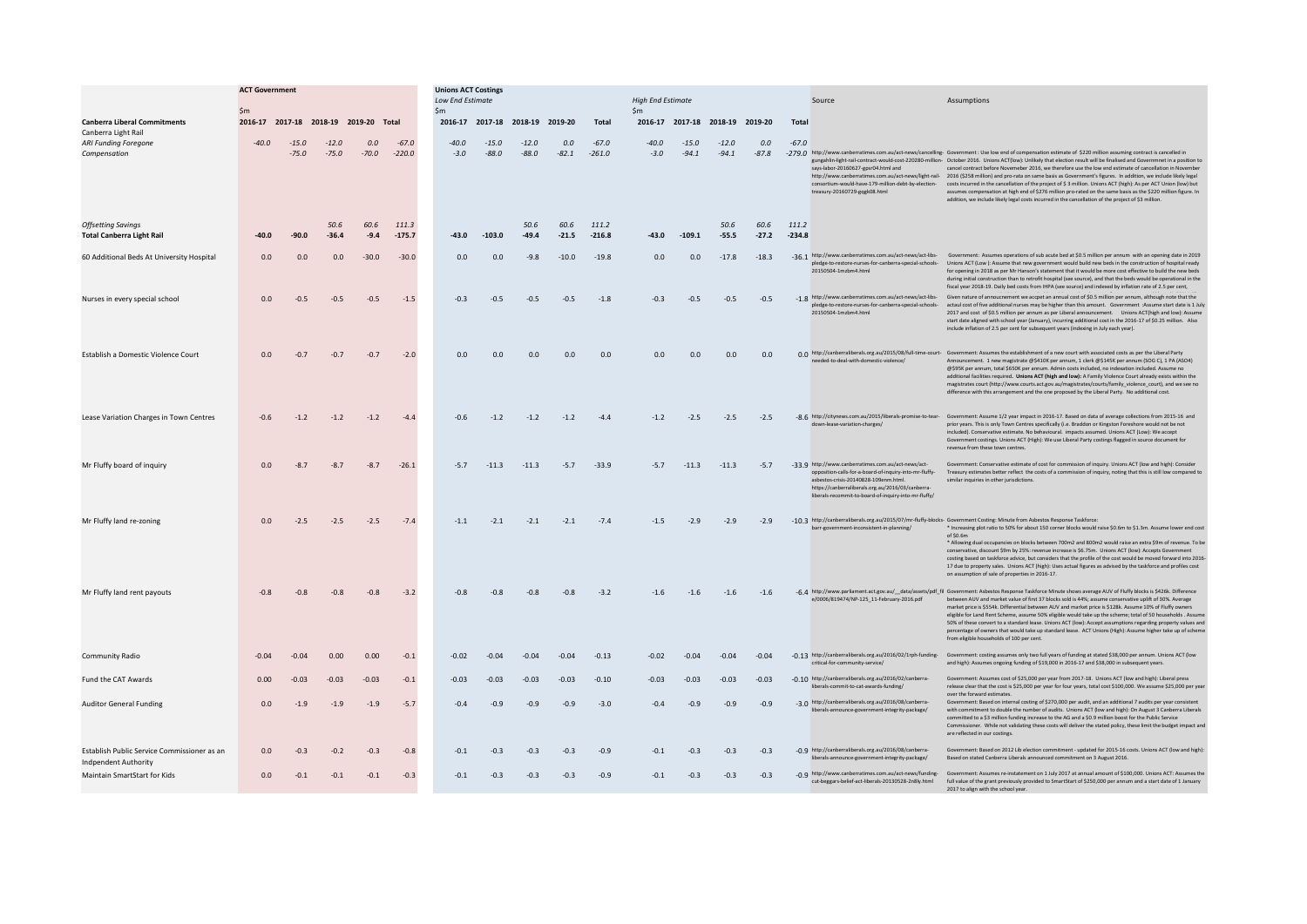|                                                                                                                     | <b>ACT Government</b>                           |        |        |        |         | <b>Unions ACT Costings</b><br><b>High End Estimate</b><br><b>Low End Estimate</b> |        |                                           |        |                 |               |         |                                           |         | Source | Assumptions                                                                                                                                                                                                                                                                                                     |                                                                                                                                                                                                                                                                                                                                                                                                                                                                                                                                                                                                                                                                                                                                                                                                                                                                                                       |
|---------------------------------------------------------------------------------------------------------------------|-------------------------------------------------|--------|--------|--------|---------|-----------------------------------------------------------------------------------|--------|-------------------------------------------|--------|-----------------|---------------|---------|-------------------------------------------|---------|--------|-----------------------------------------------------------------------------------------------------------------------------------------------------------------------------------------------------------------------------------------------------------------------------------------------------------------|-------------------------------------------------------------------------------------------------------------------------------------------------------------------------------------------------------------------------------------------------------------------------------------------------------------------------------------------------------------------------------------------------------------------------------------------------------------------------------------------------------------------------------------------------------------------------------------------------------------------------------------------------------------------------------------------------------------------------------------------------------------------------------------------------------------------------------------------------------------------------------------------------------|
|                                                                                                                     | $\mathsf{Sm}$                                   |        |        |        |         | $\zeta_{\text{rr}}$                                                               |        |                                           |        |                 | $\mathsf{Sm}$ |         |                                           |         |        |                                                                                                                                                                                                                                                                                                                 |                                                                                                                                                                                                                                                                                                                                                                                                                                                                                                                                                                                                                                                                                                                                                                                                                                                                                                       |
| <b>Canberra Liberal Commitments</b><br>Halve the fees for local sporting clubs to use<br>their local sports grounds | 2016-17 2017-18 2018-19 2019-20 Total<br>$-0.4$ | $-0.8$ | $-0.8$ | $-0.8$ | $-2.8$  | $-0.8$                                                                            | $-1.6$ | 2016-17 2017-18 2018-19 2019-20<br>$-1.6$ | $-1.6$ | Total<br>$-5.6$ | $-0.8$        | $-1.6$  | 2016-17 2017-18 2018-19 2019-20<br>$-1.6$ | $-1.6$  | Tota   | -5.6 http://canberraliberals.org.au/2013/03/shadow<br>minister-for-sport-mr-steve-doszpot-has-called-on-<br>andrew-barr-to-immediately-halt-the-proposed-54-<br>increase-in-sports-ground-fees/ and<br>http://www.canberratimes.com.au/act-news/funding-<br>cut-beggars-belief-act-liberals-20130528-2n8ly.html | Government: Assumed annual cost of \$1.6 million but halved this amount. Unions ACT (low and high):<br>Assumes \$1.6 million figure from Economic Development accurate, with a half year cost for 2016-17.                                                                                                                                                                                                                                                                                                                                                                                                                                                                                                                                                                                                                                                                                            |
| <b>ACT Autism Schoo</b>                                                                                             | 0.0                                             | 0.0    | $-0.7$ | $-1.4$ | $-2.1$  | $-0.2$                                                                            | $-1.3$ | $-1.4$                                    | $-1.5$ | $-4.5$          | $-0.2$        | $-1.3$  | $-1.4$                                    | $-1.5$  |        | 2410.htm and<br>ents/Liberal/Completed%20Costings/LIB020%20-<br>%20Completed%20Costing.pdf                                                                                                                                                                                                                      | -4.5 http://www.hansard.act.gov.au/hansard/2013/week08/ Government: Assume annual cost of \$1.4 million per annum, and no capital costs with commencement in<br>2019. Unions ACT (low and high): Unclear why the delayed start for the Autism School, we assume same<br>http://www.treasury.act.gov.au/electioncostings/docum timeline as in 2012 Treasury costing with costs increased for inflation (assumed 2.5 per cent p.a) (see source)<br>and a start date of 1 January 2018.                                                                                                                                                                                                                                                                                                                                                                                                                  |
| Compensating perpetual taxi plate owners                                                                            | 0.0                                             | 0.0    | $-2.0$ | $-2.0$ | $-4.1$  | $-4.1$                                                                            | 0.0    | 0.0                                       | 0.0    | $-4.1$          | $-4.1$        | 0.0     | 0.0                                       | 0.0     |        | -4.1 http://www.alistaircoe.com.au/perpetual-plates/                                                                                                                                                                                                                                                            | Government: Assumed application of NSW scheme, with costs split over final two years of the forward<br>estimates. Unions ACT (low and high): Accept Government assumptions, but assume compensation will be paid<br>in the 2016-17 financial year as no reason for delay.                                                                                                                                                                                                                                                                                                                                                                                                                                                                                                                                                                                                                             |
| School counsellors                                                                                                  | 0.0                                             | $-1.8$ | $-3.6$ | $-3.6$ | $-8.9$  | 0.0                                                                               | 0.0    | 0.0                                       | 0.0    | 0.0             | 0.0           | $-1.8$  | $-3.6$                                    | $-3.6$  |        | -8.9 http://www.canberratimes.com.au/act-news/school-<br>counsellors--a-third-fewer-than-needed-20151119-<br>gl34ir.html                                                                                                                                                                                        | Government: Assume 34 new counsellors, from beginning 2018 school year, at \$105K per counsellor, including<br>admin costs, total \$3,570m per annum. Half year effect in 2017-18. Unions ACT (low): While accepting the<br>Canberra Liberals have called for an increase and took a policy to increase school counsellor's to the 2012<br>Election the lack of a clear commitment through a press release makes this measure uncertain. Unions ACT<br>(high): While accepting the uncertainty around this commitment, the statements from the Canberra Liberals do<br>amount to a clear intent to increase the number of counsellors.                                                                                                                                                                                                                                                                |
| <b>ACT Policing - Reverse Efficiencies</b>                                                                          | $-3.8$                                          | $-3.8$ | $-3.8$ | $-3.8$ | $-15.4$ | 0.0                                                                               | 0.0    | 0.0                                       | 0.0    | 0.0             | $-1.9$        | $-3.8$  | $-3.8$                                    | $-3.8$  |        | e/0004/725782/MoP101F.pdf                                                                                                                                                                                                                                                                                       | -13.3 http://www.parliament.act.gov.au/_data/assets/pdf_fil Government: Assume full reversal of efficiency dividend, which reduced ACT policing budget by approximately<br>\$3.8 million per annum in 2013-14 Budget. Unions ACT (low): While clearly Hanson calls for a reversal in<br>Parliament, there is not clear policy from the Canberra Liberals and this creates ambiguity. We assume no cost<br>in the low end estimate. Unions ACT (high): We validate the assumptions underpinning the Government<br>costing. Accepting the ambiguity around the status of this commitment, there is a clear intent from Mr Hanson<br>to re-instate funding and we assume the full annual cost of \$3.8 million per annum, with a half year effect for<br>2016-17.                                                                                                                                        |
| <b>Weed Management</b>                                                                                              | $-0.5$                                          | $-1.0$ | $-1.0$ | $-1.0$ | $-3.5$  | 0.0                                                                               | 0.0    | 0.0                                       | 0.0    | 0.0             | $-0.5$        | $-1.0$  | $-1.0$                                    | $-1.0$  |        | e/0009/795636/MoP122F.odf                                                                                                                                                                                                                                                                                       | -3.5 http://www.parliament.act.gov.au/_data/assets/pdf_fil Government: Assumes re-instatement of reduction in weed management budget in the 2015-16 Budget, with a<br>half year effect in 2016-17. Unions ACT: While clearly Canberra Liberals called for a reversal in Parliament,<br>there is not clear policy and this creates ambiguity. We assume no cost in the low end estimate. Unions ACT<br>(high): We validate the assumptions underpinning the Government costing. Accepting the ambiguity around<br>the status of this commitment, there is a clear intent from the Canberra Liberals to re-instate funding and we<br>assume the full annual cost of \$1 million per annum, with a half year effect for 2016-17.                                                                                                                                                                         |
| Autism Spectrum Disorder - Additional Support                                                                       | $-0.3$                                          | $-0.5$ | $-0.5$ | $-0.5$ | $-1.7$  | 0.0                                                                               | 0.0    | 0.0                                       | 0.0    | 0.0             | $-0.3$        | $-0.5$  | $-0.5$                                    | $-0.5$  |        | e/0009/437922/MoP-15.pdf                                                                                                                                                                                                                                                                                        | -1.7 http://www.parliament.act.gov.au/_data/assets/pdf_fil Government: Assumes expansion of Autism services from 1 January 2017. Unions ACT: While clearly Canberra<br>Liberals called for an increase in services in Parliament, there is no clear policy on their websiteand this creates<br>ambiguity. We assume no cost in the low end estimate. Unions ACT (high): We validate the assumptions<br>underpinning the Government costing. Accepting the ambiguity around the status of this commitment, there is<br>a clear intent from the Canberra Liberals to expand services and we assume the full annual cost of \$0.5 million<br>per annum, with a half year effect for 2016-17.                                                                                                                                                                                                             |
| Construction Sector Board of Inquiry                                                                                | 0.0                                             | $-6.0$ | $-6.0$ | 0.0    | $-11.9$ | 0.0                                                                               | 0.0    | 0.0                                       | 0.0    | 0.0             | 0.0           | $-6.0$  | $-6.0$                                    | 0.0     |        | e/0007/577438/MoP051.pdf                                                                                                                                                                                                                                                                                        | -11.9 http://www.parliament.act.gov.au/_data/assets/pdf_fil Government: Assumes Canberra Liberals proceed with a commission of inquiry as called for in Parliament.<br>Unions ACT (low) While Canberra Liberals have clearly called for a commison of inquiry, it is not a clear policy<br>on their website creating ambiguity. We assume no cost in the low end estimate. Unions ACT (high) We<br>validate the assumptions underpinning the Government costing. Accepting the ambiguity around the status of<br>this commitment, there is a clear intent from the Canberra Liberals to expand services and we assume the full<br>annual cost of \$6 million per annum for two years.                                                                                                                                                                                                                 |
| Environmental Reporting - Performance Audit                                                                         | 0.0                                             | 0.0    | 0.0    | 0.0    | 0.0     | 0.0                                                                               | 0.0    | 0.0                                       | 0.0    | 0.0             | 0.0           | 0.0     | 0.0                                       | 0.0     |        | e/0007/577438/MoP051.pdf                                                                                                                                                                                                                                                                                        | 0,0 http://www.parliament.act.gov.au/_data/assets/pdf_fil Government and Unions ACT (low and high): Included in additional resources for Auditor General above                                                                                                                                                                                                                                                                                                                                                                                                                                                                                                                                                                                                                                                                                                                                        |
| Territory Planning System - Holistic Review of<br>the Territory Plan                                                | 0.0                                             | $-0.5$ | 0.0    | 0.0    | $-0.5$  | 0.0                                                                               | 0.0    | 0.0                                       | 0.0    | 0.0             | 0.0           | $-0.5$  | 0.0                                       | 0.0     |        | e/0003/595326/MoP057FA.pdf                                                                                                                                                                                                                                                                                      | -0.5 http://www.parliament.act.gov.au/_data/assets/pdf_fil Government: Assumes Canberra Liberals proceed with a review of the Territory Plan as called for in Parliament.<br>Unions ACT (low) While Canberra Liberals have clearly called for a review of the Territory Plan, it is not a clear<br>policy on their website creating ambiguity. We assume no cost in the low end estimate. Unions ACT (high) We<br>validate the assumptions underpinning the Government costing. Accepting the ambiguity around the status of<br>this commitment, there is a clear intent from the Canberra Liberals to expand services and we assume the full<br>cost of \$0.5 million.                                                                                                                                                                                                                               |
| Pregnancy Discrimination in the Workplace -<br>Data Collection and Reporting                                        | 0.0                                             | 0.0    | 0.0    | 0.0    | 0.0     | 0.0                                                                               | 0.0    | 0.0                                       | 0.0    | 0.0             | $-0.5$        | $-0.99$ | $-1.01$                                   | $-1.04$ |        | e/0005/623777/MoP063F.pdf                                                                                                                                                                                                                                                                                       | -3.5 http://www.parliament.act.gov.au/_data/assets/pdf_fil Government: Assumes Canberra Liberals proceed with data collection on discrimination in the workplace as<br>called for in Parliament. Unions ACT (low) While Canberra Liberals have clearly called for data collection on<br>discrimination in the workplace, it is not a clear policy on their website creating ambiguity. We assume no cost<br>in the low end estimate. Unions ACT (high): Accepting the ambiguity around the status of this commitment.<br>there is a clear intent from the Canberra Liberals to undertake a longitudinal study of weightloss surgery. We<br>consider the Government's cost estimate is too low however, and based on NHRMC grants for similar projects<br>a cost closer to \$0.5 million over three years is more realistic (see:https://www.nhmrc.gov.au/grants-<br>funding/outcomes-funding-rounds). |
| Obesity Management - Longditudinal Study on<br>Weight Loss Surgery                                                  | 0.0                                             | $-0.1$ | $-0.1$ | $-0.1$ | $-0.2$  | 0.0                                                                               | 0.0    | 0.0                                       | 0.0    | 0.0             | 0.0           | $-0.2$  | $-0.2$                                    | $-0.2$  |        | e/0005/623777/MoP063F.pdf                                                                                                                                                                                                                                                                                       | -0.5 http://www.parliament.act.gov.au/_data/assets/pdf_fil Government: Assumes Canberra Liberals proceed with a longitudinal study on weight loss surgery called for in<br>Parliament. Unions ACT (low) While Canberra Liberals have clearly called for a longitudinal study on weight<br>lost surgery, it is not a clear policy on their website creating ambiguity. We assume no cost in the low end<br>estimate. Union ACT (high) Accepting the ambiguity around the status of this commitment, there is a clear<br>intent from the Canberra Liberals to collect data on discrimnation in the workplace. We consider the one off<br>cost assumed by the Government of \$20,000 is unrealistic and there would be ongoing costs associated with<br>such collection. A resonable resource would be one FTE, at \$94,000 per annum indexed.                                                           |
| <b>Emergency Department Waiting Times -</b><br>Performance Audit                                                    | 0.0                                             | 0.0    | 0.0    | 0.0    | 0.0     | 0.0                                                                               | 0.0    | 0.0                                       | 0.0    | 0.0             | 0.0           | 0.0     | 0.0                                       | 0.0     |        | e/0018/420741/MoP 6 ndf                                                                                                                                                                                                                                                                                         | 0.0 http://www.parliament.act.gov.au/__data/assets/pdf_fil Government and Unions ACT (low and high): included in additional resources for Auditor General above                                                                                                                                                                                                                                                                                                                                                                                                                                                                                                                                                                                                                                                                                                                                       |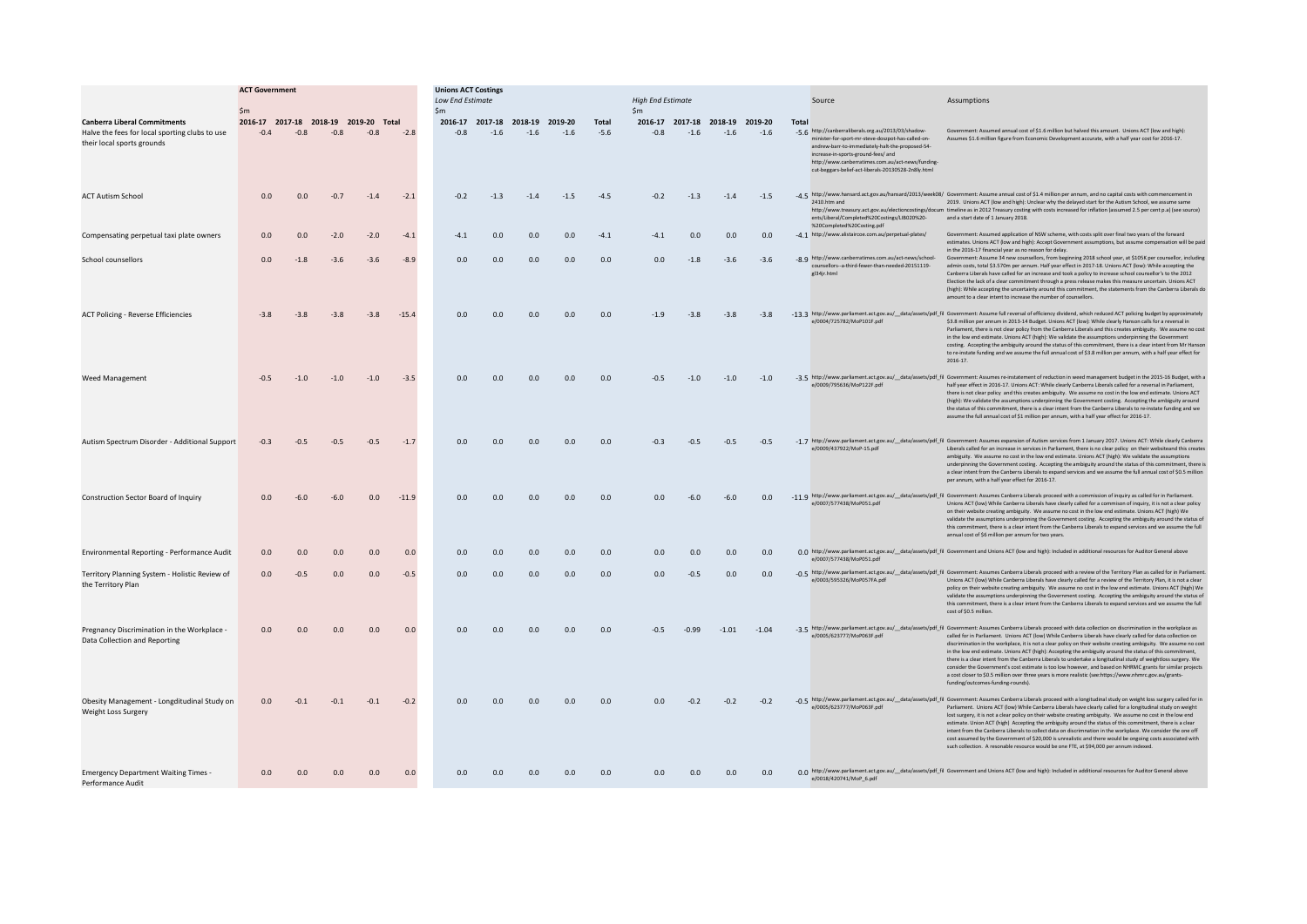|                                                                                     | <b>ACT Government</b><br>$\mathsf{Sm}$ |          |                  |                                       |          | <b>Unions ACT Costings</b><br><b>Low End Estimate</b><br>$\mathsf{Sm}$ |                         |          |                  |          | <b>High End Estimate</b><br>$\mathsf{Sm}$ |          |                                 |          |          | Source                                                                                                                                     | Assumptions                                                                                                                                                                                                                                                                                                                                                                                                                                                                                                                                                                                                                                                                                                                                                                                              |
|-------------------------------------------------------------------------------------|----------------------------------------|----------|------------------|---------------------------------------|----------|------------------------------------------------------------------------|-------------------------|----------|------------------|----------|-------------------------------------------|----------|---------------------------------|----------|----------|--------------------------------------------------------------------------------------------------------------------------------------------|----------------------------------------------------------------------------------------------------------------------------------------------------------------------------------------------------------------------------------------------------------------------------------------------------------------------------------------------------------------------------------------------------------------------------------------------------------------------------------------------------------------------------------------------------------------------------------------------------------------------------------------------------------------------------------------------------------------------------------------------------------------------------------------------------------|
| <b>Canberra Liberal Commitments</b>                                                 |                                        |          |                  | 2016-17 2017-18 2018-19 2019-20 Total |          |                                                                        | 2016-17 2017-18 2018-19 |          | 2019-20          | Total    |                                           |          | 2016-17 2017-18 2018-19 2019-20 |          | Total    |                                                                                                                                            |                                                                                                                                                                                                                                                                                                                                                                                                                                                                                                                                                                                                                                                                                                                                                                                                          |
| Manuka Oval Parking Management Plan, and<br>Catering Facilites and Providers Review | 0.0                                    | $-0.1$   | 0.0              | 0.0                                   | $-0.1$   | 0.0                                                                    | 0.0                     | 0.0      | 0.0              | 0.0      | 0.0                                       | $-0.1$   | 0.0                             | 0.0      |          | 463 htm                                                                                                                                    | -0.1 http://www.hansard.act.gov.au/hansard/2013/week02/ Government: Assumes Canberra Liberals proceed with a management plan for Manuka Oval called for in<br>Parliament. Unions ACT (low) While Canberra Liberals have clearly called for a management plan for Manuka<br>oval, it is not a clear policy on their website creating ambiguity. We assume no cost in the low end estimate.<br>Unions ACT (high): We validate the assumptions underpinning the Government costing. Accepting the<br>ambiguity around the status of this commitment, there is a clear intent from the Canberra Liberals to proceed<br>with a management plan for Manuka Oval.                                                                                                                                               |
| Lanyon Valley Community Facilities - Review                                         | 0.0                                    |          | $-0.1$<br>0.0    | 0.0                                   | $-0.1$   | 0.0                                                                    | 0.0                     | 0.0      | 0.0              | 0.0      | 0.0                                       | $-0.1$   | 0.0                             | 0.0      |          | e/0003/425019/MoP-9.pdf                                                                                                                    | -0 1 http://www.parliament.act.gov.au/_data/assets/pdf_fil Government: Assumes Canberra Liberals proceed with a review Lanyon Valley Community Facilities called for<br>in Parliament. Unions ACT (low) While Canberra Liberals have clearly called for a review Lanyon Valley<br>Community Facilities, it is not a clear policy on their website creating ambiguity. We assume no cost in the low<br>end estimate. Unions ACT (high): We validate the assumptions underpinning the Government costing.<br>Accepting the ambiguity around the status of this commitment, there is a clear intent from the Canberra<br>Liberals to proceed with a review Lanyon Valley Community Facilities.                                                                                                              |
| Centenary Hospital - Review                                                         | 0.0                                    |          | 0.0<br>0.0       | 0.0                                   | 0.0      | 0.0                                                                    | 0.0                     | 0.0      | 0.0              | 0.0      | 0.0                                       | 0.0      | 0.0                             | 0.0      |          | e/0007/393901/MoP 3.pdf                                                                                                                    | 0.0 http://www.parliament.act.gov.au/_data/assets/pdf_fil Government and Unions ACT (low and high): Included in additional resources for Auditor General above                                                                                                                                                                                                                                                                                                                                                                                                                                                                                                                                                                                                                                           |
| Chronic Disease - Preventive Health Taskforce<br>and Strategy                       | 0.0                                    |          | $-1.0$<br>$-1.0$ | $-1.0$                                | $-3.0$   | 0.0                                                                    | 0.0                     | 0.0      | 0.0              | 0.0      | 0.0                                       | $-1.0$   | $-1.0$                          | $-1.0$   |          | e/0007/393901/MoP 3.pdf                                                                                                                    | -3.0 http://www.parliament.act.gov.au/_data/assets/pdf_fil Government: Assumes Canberra Liberals proceed with establishing a chronic disease preventative health<br>taskforce and strategy as called for in Parliament. Unions ACT (low) While Canberra Liberals have clearly called<br>for a chronic disease preventative health taskforce and strategy it is not a clear policy on their website creating<br>ambiguity. We assume no cost in the low end estimate. Unions ACT (high): We validate the assumptions<br>underpinning the Government costing. Accepting the ambiguity around the status of this commitment, there is<br>a clear intent from the Canberra Liberals to proceed with a chronic disease preventative health taskforce and<br>strategy.                                         |
| Rapid Bus Network                                                                   | 0.0                                    | $-21.0$  | $-21.0$          | $-21.0$                               | $-63.0$  | $-10.0$                                                                | $-20.0$                 | $-20.0$  | $-20.0$          | $-70.0$  | $-10.0$                                   | $-20.0$  | $-20.0$                         | $-20.0$  |          | -70.0 http://www.canberratimes.com.au/act-news/liberals-<br>plan-action-overhaul-to-boost-public-transport-use-<br>20160329-gntpvt.html    | Government: Assume additional drivers and cost to run buses. Assume \$3-5m per annum to run rapid routes<br>depending on length and frequency. Assuming lower end cost: assume \$20m per annum from 2017-18. No<br>indexation assumed<br>Assume \$1m per annum in fare revenue lost through free trips. No indexation or behaviour change assumed.<br>Also, includes superbus commitment to lease 50 new 4-door articulated buses. Unions ACT (low and high):<br>Given the significant ambiguity around the Canberra Liberals bus plan we have conservatively assumed a \$20<br>million increase in ACTION's operational budget as flagged in media reports covering the Canberra Liberals<br>announcement. This is considered conservative.                                                             |
| Support for Community Housing Sector                                                | $-0.5$                                 |          | $-0.5$<br>$-0.5$ | $-0.5$                                | $-2.0$   | 0.0                                                                    | 0.0                     | 0.0      | 0.0 <sub>1</sub> | 0.0      | $-0.3$                                    | $-0.5$   | $-0.5$                          | $-0.5$   |          | 1540.htm                                                                                                                                   | -1.8 http://www.hansard.act.gov.au/hansard/2016/week05/ Government: Assume Govt provides \$20m to affordable housing sector (this is equivalent to 40% of the \$50m<br>loan provided to CHC). Assume borrowing costs of 2.5% pa (coupon on latest ACT Govt bonds is 2.5%). Cost of<br>borrowing \$20m is \$0.5m per annum. Unions ACT (low): While commitment was made in the Parliament,<br>there is no clear policy or media announcment creating ambiguity. This cost is not included in the low cost<br>estimate. Unions ACT (high): Notwithstanding the ambiguity of the commitment from the Canberra Liberals to<br>increase funding for community housing, it is clearly stated int he Parliament. However, given the timing of the<br>election we have only assumed a half year cost in 2016-17. |
| Schools Funding Package - Special School<br>Grants                                  | $-1.9$                                 |          | $-1.9$<br>$-1.9$ | $-1.9$                                | $-7.5$   | $-1.1$                                                                 | $-2.1$                  | $-2.1$   | $-2.1$           | $-7.5$   | $-1.1$                                    | $-2.1$   | $-2.1$                          | $-2.1$   |          | for-all-schools/                                                                                                                           | -7.5 http://canberraliberals.org.au/2016/06/more-support- Government and Unions ACT (low and high): includes Government announcement pro-rated with a half year in<br>2016-17                                                                                                                                                                                                                                                                                                                                                                                                                                                                                                                                                                                                                            |
| Schools Funding Package - Special Needs<br>Funding for Non-Govt Schools             | $-4.4$                                 |          | $-4.4$<br>$-4.4$ | $-4.4$                                | $-17.5$  | $-2.5$                                                                 | $-5.0$                  | $-5.0$   | $-5.0$           | $-17.5$  | $-2.5$                                    | $-5.0$   | $-5.0$                          | $-5.0$   |          | for-all-schools/                                                                                                                           | -17.5 http://canberraliberals.org.au/2016/06/more-support- Government and Unions ACT (low and high): includes Government announcement pro-rated with a half year in<br>2016-17                                                                                                                                                                                                                                                                                                                                                                                                                                                                                                                                                                                                                           |
| <b>Support for Veterans</b>                                                         | $-0.1$                                 |          | $-0.1$<br>$-0.1$ | $-0.1$                                | $-0.4$   | $-0.1$                                                                 | $-0.1$                  | $-0.1$   | $-0.1$           | $-0.4$   | $-0.1$                                    | $-0.1$   | $-0.1$                          | $-0.1$   |          | -0.4 http://canberraliberals.org.au/2016/06/canberra-<br>liberals-commit-400000-for-veterans/                                              | Government: Assume cost pro-rated over four years. Unions ACT (low and high) assume a half year impact in<br>2016-17 due to timing of the election, but full \$400,000 cost over four years.                                                                                                                                                                                                                                                                                                                                                                                                                                                                                                                                                                                                             |
| Greyhound Industry Review                                                           | 0.0                                    | $-0.1$   | 0.0              | 0.0                                   | $-0.1$   | 0.0                                                                    | $-0.6$                  | 0.0      | 0.0              | $-0.6$   | 0.0                                       | $-0.6$   | 0.0                             | 0.0      |          | -0.6 http://www.canberratimes.com.au/act-news/act-<br>liberals-wont-ban-greyhounds-before-locallyfocussed-<br>inquiry-20160725-gqd69q.html | Government: Assumes cost of \$100,000 for review. Unions ACT (low and high): \$100,000 for review is<br>unrealistic. Would require a senior lawyer to conduct inquiry at \$300k pa, at least one junior clerk at \$175 k pa<br>and one administrative support staff at \$105 k pa for a total cost of \$580 k.                                                                                                                                                                                                                                                                                                                                                                                                                                                                                           |
| Defence Industry Group                                                              |                                        |          |                  |                                       |          | $-0.2$                                                                 | $-0.4$                  | $-0.4$   | $-0.4$           | $-1.5$   | $-0.2$                                    | $-0.4$   | $-0.4$                          | $-0.4$   |          | -1.5 http://canberraliberals.org.au/2016/08/canberra-<br>liberals-commit-to-driving-high-tech-defence-industry-<br>jobs-in-the-act/        | Union ACT(high and low): Assume total funds allocated are spent evenly across the forward estimates.                                                                                                                                                                                                                                                                                                                                                                                                                                                                                                                                                                                                                                                                                                     |
| <b>Total Impact on Budget</b>                                                       | $-53.3$                                | $-150.2$ | $-100.3$         | $-98.0$                               | $-401.8$ | $-71.1$                                                                | $-151.5$                | $-107.2$ | $-74.1$          | $-404.0$ | $-76.3$                                   | $-176.9$ | $-141.7$                        | $-102.5$ | $-497.4$ |                                                                                                                                            |                                                                                                                                                                                                                                                                                                                                                                                                                                                                                                                                                                                                                                                                                                                                                                                                          |
|                                                                                     |                                        |          |                  |                                       |          |                                                                        |                         |          |                  |          |                                           |          |                                 |          |          |                                                                                                                                            |                                                                                                                                                                                                                                                                                                                                                                                                                                                                                                                                                                                                                                                                                                                                                                                                          |